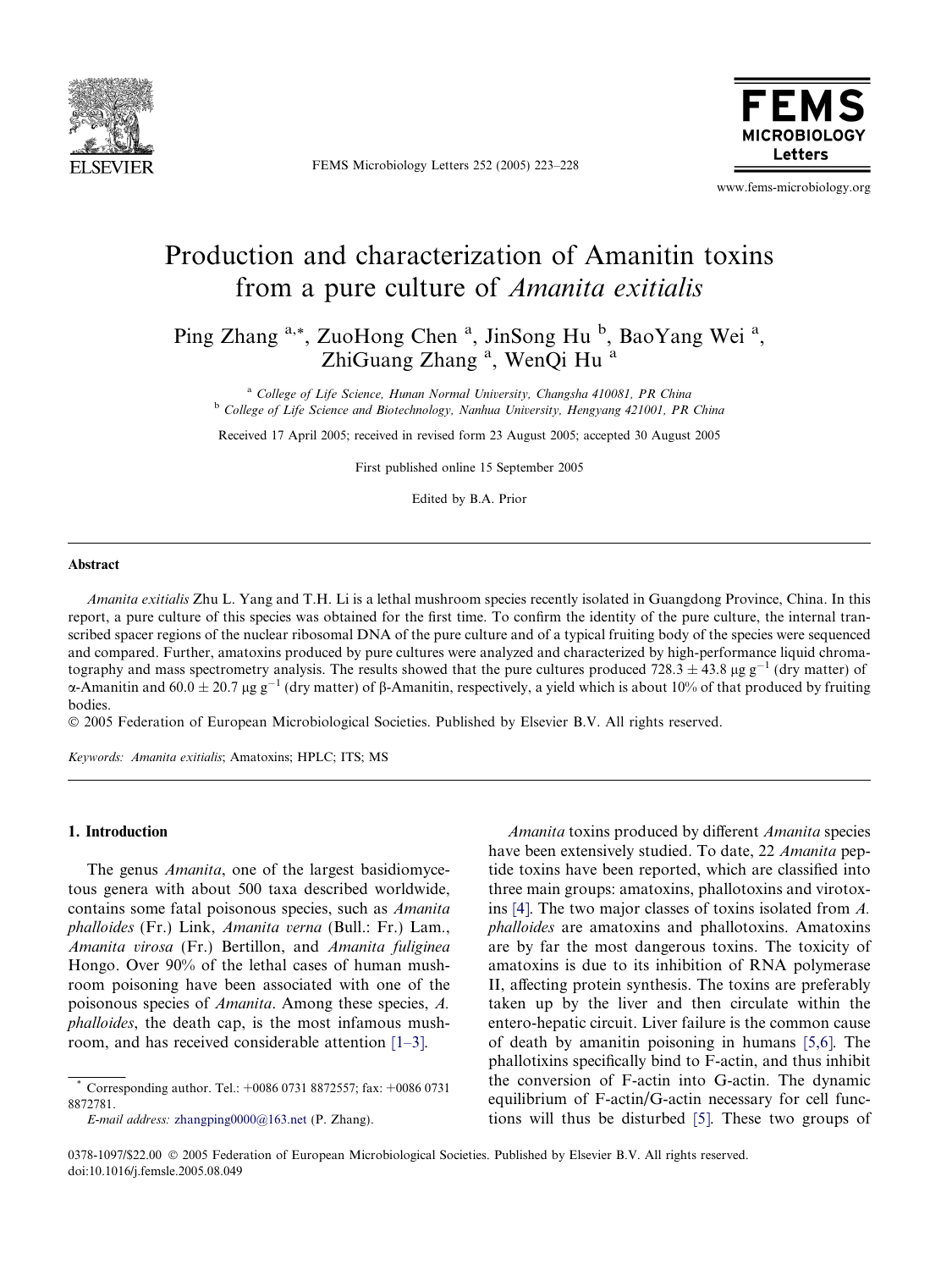cyclopeptides are widely used as research agents to inhibit RNA polymerase II and protein synthesis in biological research [\[7–9\].](#page-5-0) However, Amanita toxins are difficult to obtain since Amanita species are usually difficult to culture and pure cultures obtained usually either grow extremely slowly or produce little, if any, Amanita toxins. Thus, at present, the only practical and cost-effective way to obtain Amanita toxins is to extract and purify from wild carpophores collected from their natural habitat.

In March 2000, nine people in Guangdong Province of China were poisoned to death by eating poisonous wild mushrooms. The lethal mushroom was later described as Amanita exitialis Zhu L. Yang and T. H. Li, a newly described poisonous Amanita species in China [\[10\]](#page-5-0). Since 2000, this poisonous species has caused 20 more human deaths in southern provinces of China. Observations in the field revealed that A. exitialis was associated with Castanopsis fissa (Champ. ex Benth.) Rehd. et Wils., a higher plant only found in southern provinces of China, such as Guangdong, Yunnan and Hunan provinces. We have previously reported that this species produced a high level of toxic peptides including amatoxins and phallotoxins [\[11\].](#page-5-0) However, it remains unknown whether pure cultures of this species can be obtained and maintained in the laboratory and whether pure cultures also produce Amanita toxins.

In the present study, we report that an A. exitialis pure culture was successfully obtained and maintained on potato dextrose malt (PDM) medium. Sequence analysis of the internal transcribed spacer (ITS) region of nuclear ribosomal DNA confirmed that the pure culture was generated from the fruiting bodies collected from the wild habitat. We further demonstrated that pure cultures also produce Amanita toxins at a yield of  $\sim$ 10% of that by fruiting bodies.

# 2. Materials and methods

## 2.1. Isolation and culturing of pure cultures

Fruiting bodies of A. exitialis were collected from Guangdong Province of China in April 2001. A primary culture was made by removing a small piece of gill from the young fruiting body with intact veil and placing it in a  $18 \times 180$  mm tube containing 10 mL PDM medium (peeled potato 200 g, dextrose 15 g,  $MgSO_4$  1 g,  $CaCl_2$  0.25 g,  $KH_2PO_4$  1 g,  $(NH_4)_2HPO_4$  0.5 g,  $KNO_3$  1 g, thiamin–HCl 0.2 mg, malt extract 120 ml, agar 15 g to 1 L distilled water, pH 5.6). Isolates were incubated at  $26^{\circ}$ C for 40 days. Mycelial masses from the margin of actively growing colonies were transferred to a flask containing 40 mL PDM medium. Several transfers were repeated to ensure that there was no fruiting body tissue remaining with the colonies. Microscopic characteristics of the culture were determined with a Nikon Eclipse E400 light microscope (Nikon Inc., Japan) using Congo red stain for 10 min prior to examination observation.

# 2.2. DNA extraction, amplification, and sequencing

Fruiting bodies of A. exitialis used for DNA extraction were collected at the same site, and the mycelia were incubated for 40 days as described above. Genomic DNA was then extracted from dried fruiting bodies and fresh mycelia following a modified procedures which employed  $2 \times$  cetyltrimetylammoniumbromide (CTAB) lysis buffer  $(2\%$  CTAB, 100 mM Tris, pH 8, 20 mM Na2EDTA, 1.4 M NaCl) [\[12\]](#page-5-0) .

ITS regions of nuclear ribosomal DNA from both fruiting bodies and mycelia were amplified via PCR using the primers ITS4 and ITS5 [\[13\].](#page-5-0) PCR reactions were performed with an Eppendorf Mastercyler gradient thermal cycler (Eppendorf Inc., Germany) in  $50 \mu L$ reaction mixtures containing double distilled  $H_2O$ , 1 µL DNA template,  $4 \mu L$  of each 10  $\mu$ M primer, 5  $\mu$ L of Taq  $10 \times$  buffer,  $1 \mu L$  of 10 mM dNTP mix,  $3 \mu L$  of 25 mM MgCl<sub>2</sub> and 0.5  $\mu$ L of 5 U/ $\mu$ L Taq polymerase. Thermal cycling parameters were as follows: initial denaturation at 94 °C for 1 min, followed by 34 cycles of denaturation at 94 °C for 1 min, annealing at 52 °C for 45 s, extension at 72  $\mathrm{^{\circ}C}$  for 50 s, and a final extension at  $72 \degree C$  for 10 min. Amplified PCR products were quantified by gel electrophoresis on a 1% agarose gel, stained with ethidium bromide and purified by microfiltration using Ultrafree-MC centrifugal columns (Millipore Inc., USA). Purified PCR products were then sequenced with primers ITS5 and ITS4 on an ABI 377 automated DNA sequencer (Perkin–Elmer Inc., USA). Reactions and programs were chosen essentially according to recommendation of the handbook. The obtained sequences were edited and aligned with DNAman (version 3.0).

## 2.3. Sequence analysis

ITS sequences of four related species in section phalloideae: A. virosa, Amanita bisporigera G. F. Atk.A. fuliginea, and Amanita subjunquillea var. alba Zhu L. Yang were retrieved from GenBank (GenBank Nos.: AB015676, AY550243, AY436458, DQ072729). ITS sequence of Amanita hemibapha (Berk. Et Broome) Sacc. (AY436460) was selected as out-group. Neighbor-joining analysis was performed with PAUP\* version 4.0b10 [\[14\],](#page-5-0) and the phylogenetic tree was obtained by running the heuristic search with tree-bisection-reconnection (TBR) branch swapping and up to 1000 random-addition sequence replications. Gaps were treated as missing data. All unambiguous characters and character-transformations were weighted equally.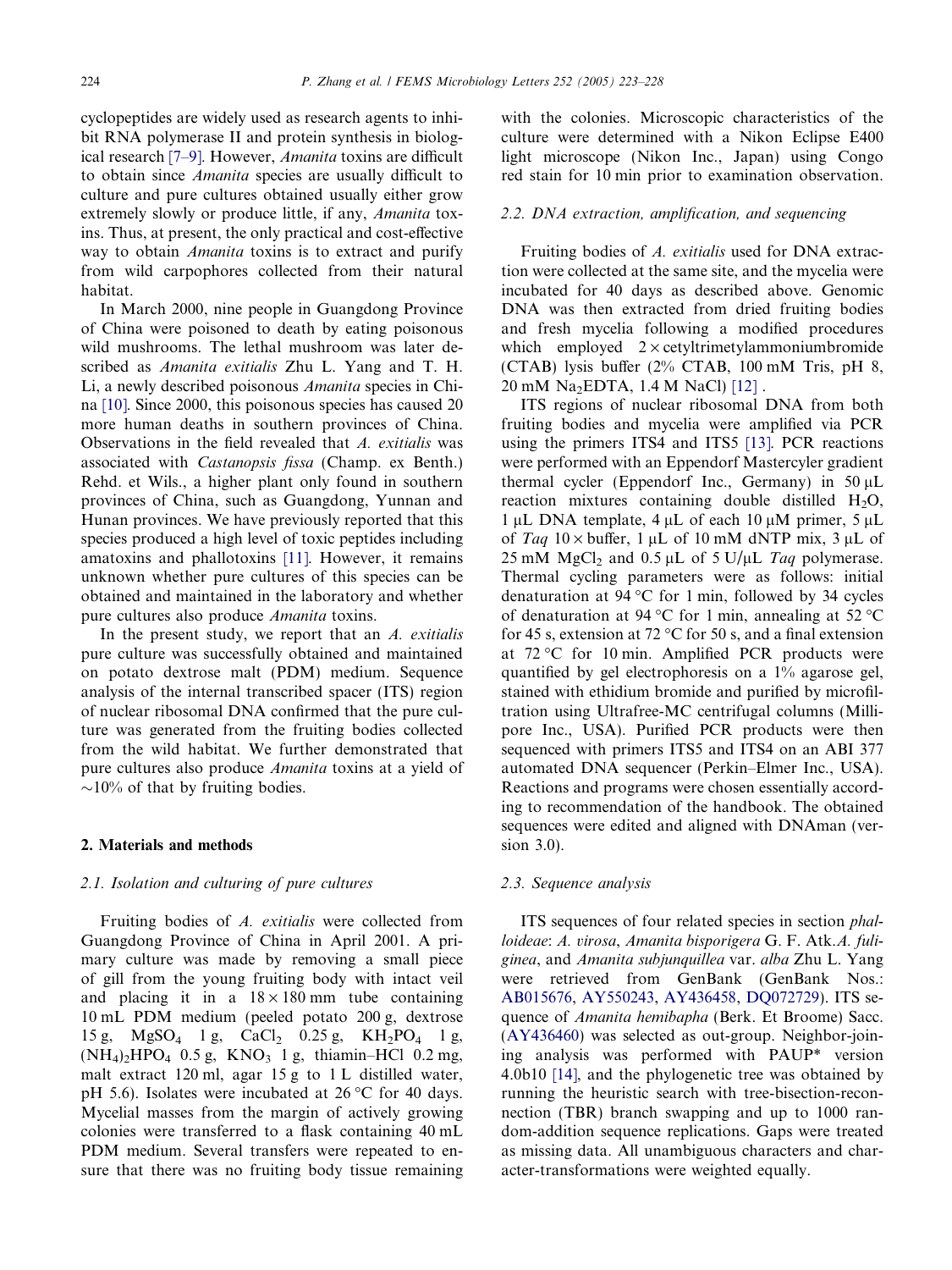# 2.4. Extraction of peptide toxins

Mycelia of A. exitialis cultured for 50 days were harvested from the surface of PDM medium and lyophilized. One gram of dried mycelia was ground in a pestle–mortar and then collected in a screw-capped bottle. Peptide toxins were extracted with 20 mL of methanol–water (1:1, v/v). The extract was incubated at 25  $^{\circ}$ C in a rotary shaker (150 rpm) for 12 h, followed by centrifugation at 8000g for 8 min. The supernatant was decanted and retained. To ensure the completeness of the extraction, the extraction was repeated once and the two supernatants were pooled. The extract was freezedried, and then re-suspended in 5 mL double distilled H2O. Peptide toxins in the fruiting bodies were extracted similarly.

## 2.5. HPLC analysis

The analyses were performed using a reversed-phase HPLC method on a Waters delta 600 HPLC system (Waters Inc., USA) with a Waters 2487 variable UV detector (Waters Inc., USA). Separations were carried out on a YWG C-18 reverse phase HPLC column  $(300 \times 4 \text{ mm } I.D.,$  particle size 10 µm, Dalian Elite Analytical Instruments Co. Ltd., China) at 40 °C. The mobile phases were (A) 0.02 M aqueous ammonium acetateacetonitrile (90:10,  $v/v$ ) and (B) 0.02 M aqueous ammonium acetate-acetonitrile (76:24, v/v). pH of solvents A and B was adjusted to 5.0 with glacial acetic acid. These were prepared with double distilled water, analytical reagent grade chemicals and HPLC grade acetonitrile. All solutions were degassed by sonication prior to use. The elution profile consisted of four isocratic steps over a total duration of 60 min: (1)  $0 \rightarrow 15$  min, A  $100\% \rightarrow 95\%$ , B  $0 \rightarrow 5\%$ ; (2)  $15 \rightarrow 40$  min, A  $95\% \rightarrow 20\%$ , B  $5 \rightarrow 80\%$ ; (3)  $40 \rightarrow 50$  min, A  $20\% \rightarrow 0$ , B  $80 \rightarrow 100\%$ ; (4)  $50 \rightarrow 60$  min, A  $0 \rightarrow 100\%$ , B  $100\% \rightarrow 0$ . The mobile phase flow-rate was 1 mL/min. The absorbance of the solvent was monitored at 295 nm. Standards a-Amanitin and b-Amanitin were purchased from Sigma–Aldrich (USA). Each standard was dissolved in distilled water to concentration of 1 mg  $mL^{-1}$ . A five–point curve was obtained with injections of 3, 5, 10, 15, 25  $\mu$ L. The correlation regression coefficients of both curves were greater than 0.999.  $\alpha$ -Amanitin and  $\beta$ -Amanitin in the samples were identified by comparison of retention time  $(R_t)$  and co-injection with standards. Concentrations were calculated using peak areas of reference compounds. The assay repeatability was verified by assaying the same extract three times.

## 2.6. Mass spectrometry analysis

The compounds with the  $R_t$  close to that of  $\alpha$ -Amanitin standard or  $\beta$ -Amanitin standard in the extract of the cultured mycelia were separated by HPLC, collected and purified by HPLC again under the same conditions. The purified compounds were lyophilized and re-suspended in a known volume of methanol. Molecular weight of each compound was determined using a Thermo Finnigan LCQ-Advantage MS system (Thermo Finnigan Inc., USA).

### 3. Results

## 3.1. Mycelial characters

After growing at 26  $\mathrm{^{\circ}C}$  for 7 weeks on PDM medium, colonies with a diameter of  $\sim$ 35 mm appeared with white, cottony to downy and irregularly raised appearance (Fig. 1). Hyphae were thin walled without clamp connections. Younger hyphae were  $2.5-4 \mu m$  in diameter [\(Fig. 2](#page-3-0)A), while hyphae in the older parts of the colony were frequently inflated forming subglobose vesicles ([Fig. 2](#page-3-0)B).

# 3.2. DNA sequencing and phylogenetic analysis

A fragment  $(\sim 650 \text{ bp})$  of the internal transcribed spacer (ITS) regions of nuclear ribosomal DNA was amplified by PCR using primer ITS4 and ITS5 from the genomic DNA isolated from pure cultures or fruiting bodies. Sequencing analysis showed that pure cultures and fruiting bodies had the same ITS (include 5.8S) sequences, demonstrating that pure cultures obtained were from A. exitialis fruiting bodies. The ITS DNA sequences have been deposited at GenBank under Accession No. AY855212. The result of neighbor-joining analysis based on ITS sequence data supported a clade containing four lethal Amanita species



Fig. 1. A colony of A. exitialis incubated on PDM medium for 40 days.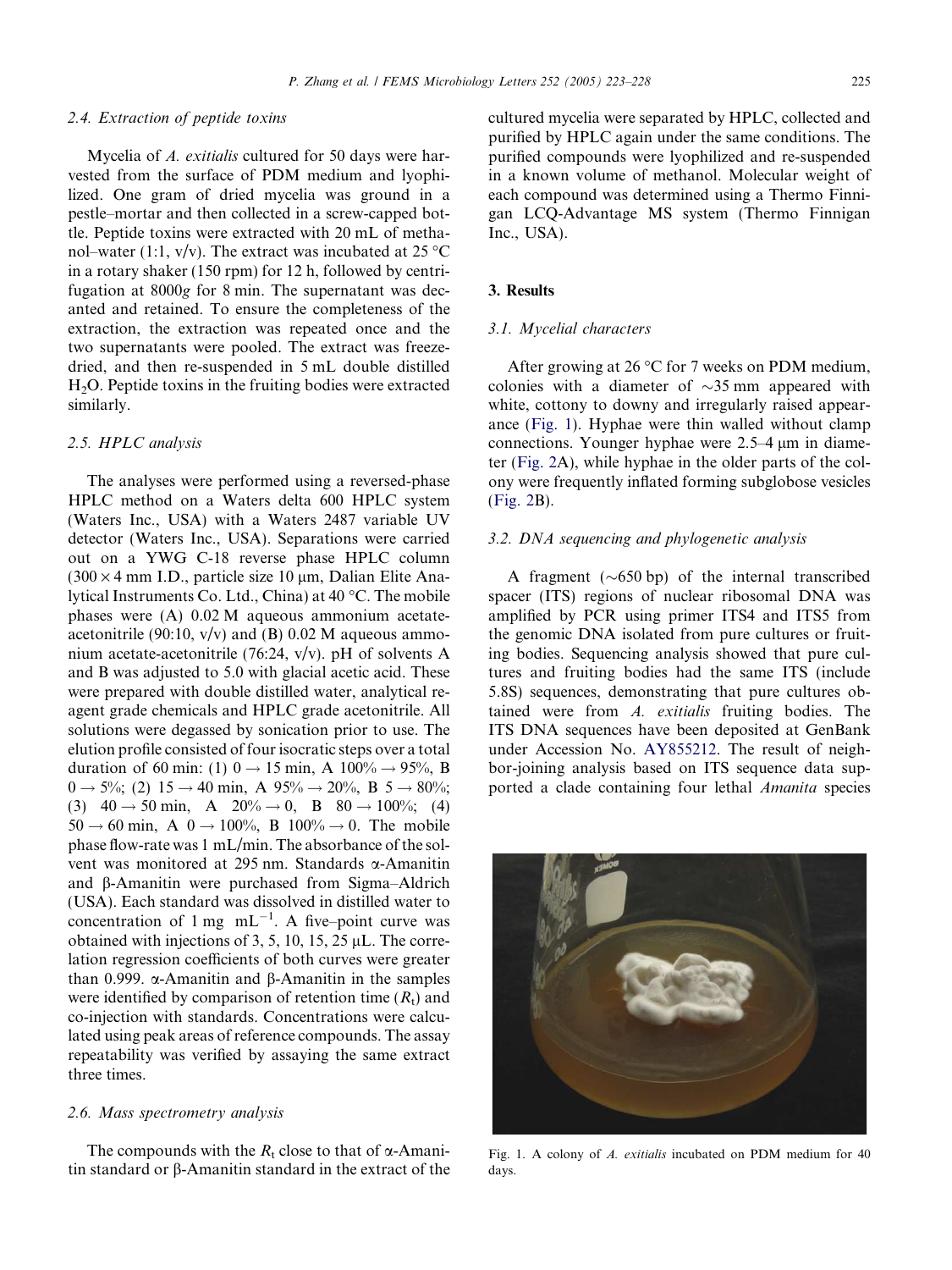<span id="page-3-0"></span>

Fig. 2. Micrographs of the mycelia of A. exitialis: (A) filamentous mycelia from the margin of colony, (B) enlarged mycelia from the center of colony. Bar, 10 µm.

with white fruiting bodies (Fig. 3). While possessing the morphological character of 2-spored basidium A. bisporigera, a species localized in North America, A.

exitialis has closer phylogenetic relationship with A. subjunquillea var. alba, a 4-spored white lethal species from China.

## 3.3. HPLC analysis

The retention time of  $\alpha$ -Amanitin and  $\beta$ -Amanitin standard was  $13.858 \pm 0.573$  and  $8.412 \pm 0.51$  min, respectively. Five major peaks with the  $R_t$  of 8.815, 13.057, 14.398, 25.140, 30.557 min had been observed for extract of the fruiting bodies. Of the five major peaks observed, the peak with the  $R_t$  of 8.815 min correlated well with the standard  $\beta$ -Amanitin, and the peak with the  $R_t$  of 14.398 min correlated well with the standard  $\alpha$ -Amanitin. These data suggested that these two compounds to be  $\beta$ -Amanitin and  $\alpha$ -Amanitin, which is consistent with our previous report [\[11\]](#page-5-0), Four major peaks with the  $R_t$  of 8.898, 14.307, 25.348, 31.432 min were recorded for extract from pure cultures. Of these four peaks, the compound with the  $R_t$  of 8.898 min and the compound with the  $R_t$  of 14.307 min correlated well with  $\beta$ -Amanitin and  $\alpha$ -Amanitin, respectively. The HPLC chromatogram of the fruiting body partially corresponded to that of the mycelia with the exception that the peak at  $R_t$ of 13.057 min. However, the peak height of each compound from pure cultures was much lower than that in the fruiting body, suggesting that pure cultures produce amanitin toxins at a lower yield than fruiting bodies. Taken together, these results showed that pure cultures obtained in this study also produce  $\alpha$ -Amanitin and b-Amanitin.



Fig. 3. Neighbor-joining tree generated for A. exitialis and related species based on ITS sequence data. Numbers above each internode are the percentage of 1000 bootstrap replicas supporting that binary partition (value *P*50%). The localities of specimens are showed after the Latin names.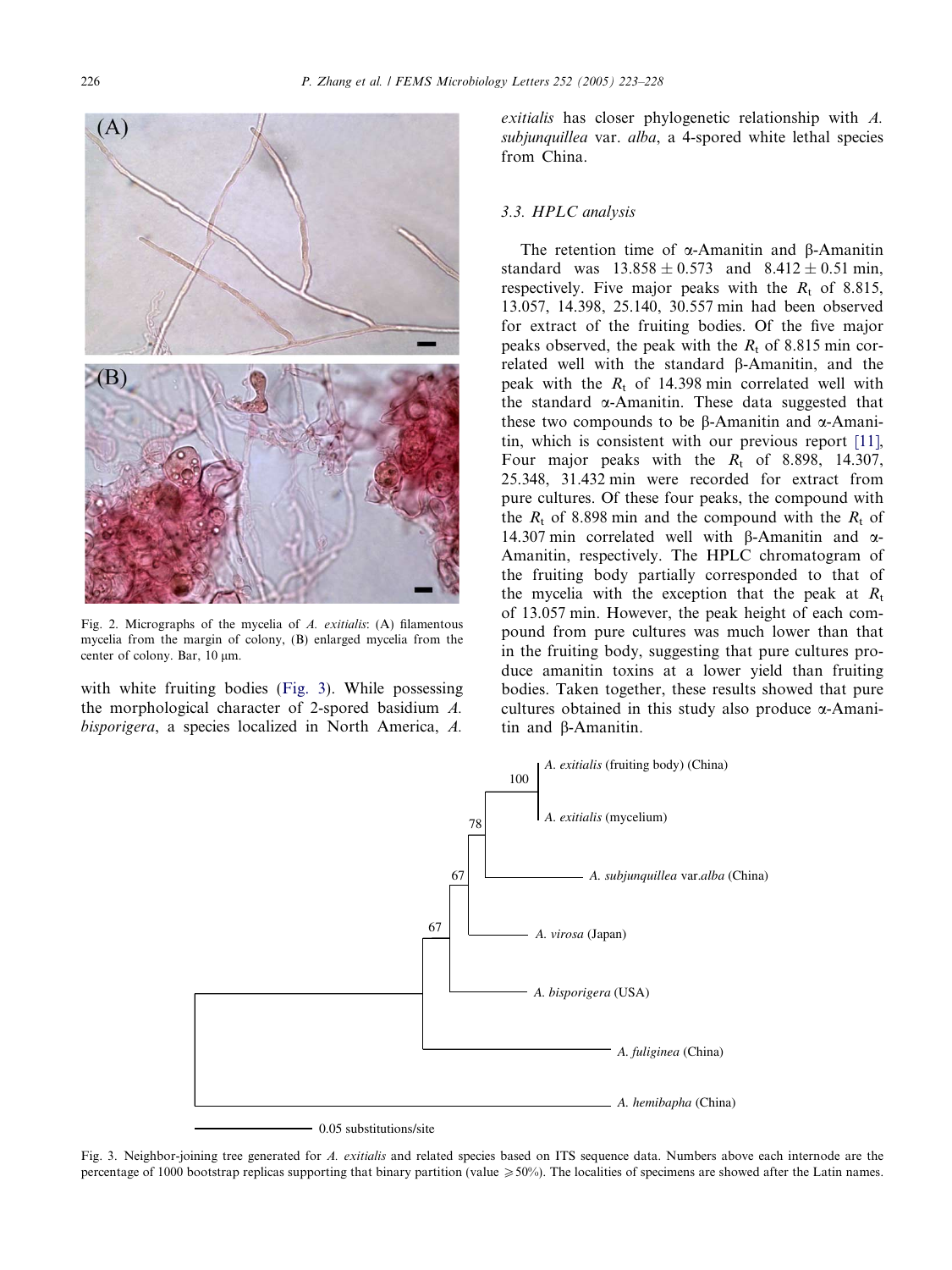#### 3.4. Mass spectrometry analysis

The results of mass spectrometry analysis showed the molecular weight of  $M<sup>-</sup>$  ion of the compound with the  $R_t$  8.898 min in the extract of mycelia was 918.4 Da and the molecular weight of  $M<sup>-</sup>$  ion of the compound with the  $R_t$  14.307 min was 917.6 Da. Thus, the molecular weight of the former compound (919.4 Da) corresponded to that of  $\beta$ -Amanitin, and the molecular weight of the latter compound (918.6 Da) corresponded to that of  $\alpha$ -Amanitin. The results of mass spectrometry analysis in combination with HPLC assays determined the presence of  $\alpha$ -Amanitin and B-Amanitin in the cultured mycelia of A. exitialis.

# 3.5. Quantifications of amatoxins in fruiting bodies and pure cultures

 $\alpha$ -Amanitin and  $\beta$ -Amanitin in the fruiting body and mycelia of A. exitialis were quantified according to HPLC peak area. Both fruiting bodies and mycelia contained  $\alpha$ -Amanitin and  $\beta$ -Amanitin. Fruiting bodies contained 6712.2  $\pm$  496.3 and 2055.0  $\pm$  230.9 µg g<sup>-1</sup>  $\alpha$ -Amanitin and  $\beta$ -Amanitin, respectively, while pure cultures contained 728.3  $\pm$  43.8 and 60.0  $\pm$  20.7 µg g<sup>-1</sup>, respectively. It is noteworthy that although both fruiting bodies and pure cultures produce a-Amanitin and b-Amanitin, total amount of amatoxins (a-Amanitin +  $\beta$ -Amanitin) in fruiting bodies (8771.2  $\pm$  727.0  $\mu$ g g<sup>-1</sup>) was much higher than that of pure cultures  $(788.3 \pm 64.1 \,\mu g g^{-1})$ . Also it appeared that, in fruiting bodies, the  $\beta$ -Amanitin/ $\alpha$ -Amanitin ratio (0.3054  $\pm$ 0.012) was higher than that in pure cultures  $(0.0814 \pm 0.014)$ . The content of total amatoxins in the fruiting body detected in this study was found to be a little higher than that quantified in an earlier report  $(8152.6 \pm 1004.3 \,\mu g \, g^{-1})$  [\[11\]](#page-5-0), which might be due individual variations in the fruiting bodies.

# 4. Discussion

#### 4.1. Culturing of Amanita

Culturing an Amanita species is generally a difficult task due to the fact that most species in this genus are involved in ectomycorrhizal associations with higher plants. In spite of this, over ten species of Amanita have been successfully cultured [\[15\]](#page-5-0). Some *Amanita* species such as Amanita rubescens and Amanita muscaria are relatively easy to be cultured [\[16–19\]](#page-5-0), whereas some lethal species (e.g., A. phalloides, A. verna and A. fuliginea) are usually very difficult to be cultured due to the fact that their mycelia grow extremely slowly on media. Whether a species is easy or difficult to grow on media depends on the genetic characters of the species. The isolation

techniques and the nutrition composition of the medium also strongly affect the success rate. Current available knowledge suggests that malt extract added in the medium is beneficial to the growth of the inocula. Gills from the young fruiting body with intact veil were the best source for isolation of pure cultures. Although A. exitialis is a lethal mushroom, our data suggested that its cultivation was relatively easier than other lethal Amanita species. The reasons for this phenomenon are still unknown. Average yield of the mycelia cultured on 100 mL PDM medium for 50 days approaches to 5 g (fresh weight). This is an acceptable growth rate although it is slow compared with some saprotrophic mushrooms.

## 4.2. Identification of the pure cultures of Amanita

According to the traditional method (Koch's Postulate), an agaric culture can be identified only when the mycelia have been cultured into the same fruiting body. However, culturing fruiting bodies of Amanita species on medium is almost impossible since it is difficult to mimic natural habitat where production of fruiting bodies is involved in ectomycorrhizal associations with higher plants. Besides, culturing of mycelia of most lethal Amanita species is also difficult. Therefore some cultural characters may be used for identification of pure cultures [\[17\].](#page-5-0) Unfortunately, such cultural characters are limited. In recent years, molecular techniques such as RFLP, RAPD and rDNA sequence analysis have been developed to identify pure cultures of *Amanita* species [\[20\].](#page-5-0) Among these techniques, ITS sequencing has been shown to be reliable and convenient [\[13\].](#page-5-0) In this study, the pure cultures obtained in PDM medium had the same ITS (include 5.8S) sequence as fruiting bodies. We also demonstrated that the ITS sequence of pure cultures had high similarity with those of A. *subjunquillea* var. alba, A. virosa and A. bisporigera, suggesting that A. exitialis had close phylogenetic relationship with three other white lethal Amanita species. For some lethal Amanita species, the presence of amatoxins in the mycelia can also be viewed as a biochemical evidence for the identification of pure cultures. In this report, it was shown that the pure cultures also produce the same amatoxins  $(\alpha$ -Amanitin and b-Amanitin) as fruiting bodies. Taken together, all these data strongly suggested that the pure cultures obtained in this study were from the fruiting bodies of A. exitialis collected from nature habitat.

## 4.3. Peptide toxins in the cultured mycelia

Amanita toxic peptides have been widely used as research agents to inhibit RNA polymerase II and/or protein synthesis in biological research [\[7–9\]](#page-5-0). However, these toxic peptides can only be obtained from wild carpophores collected from natural habitats. Thus,